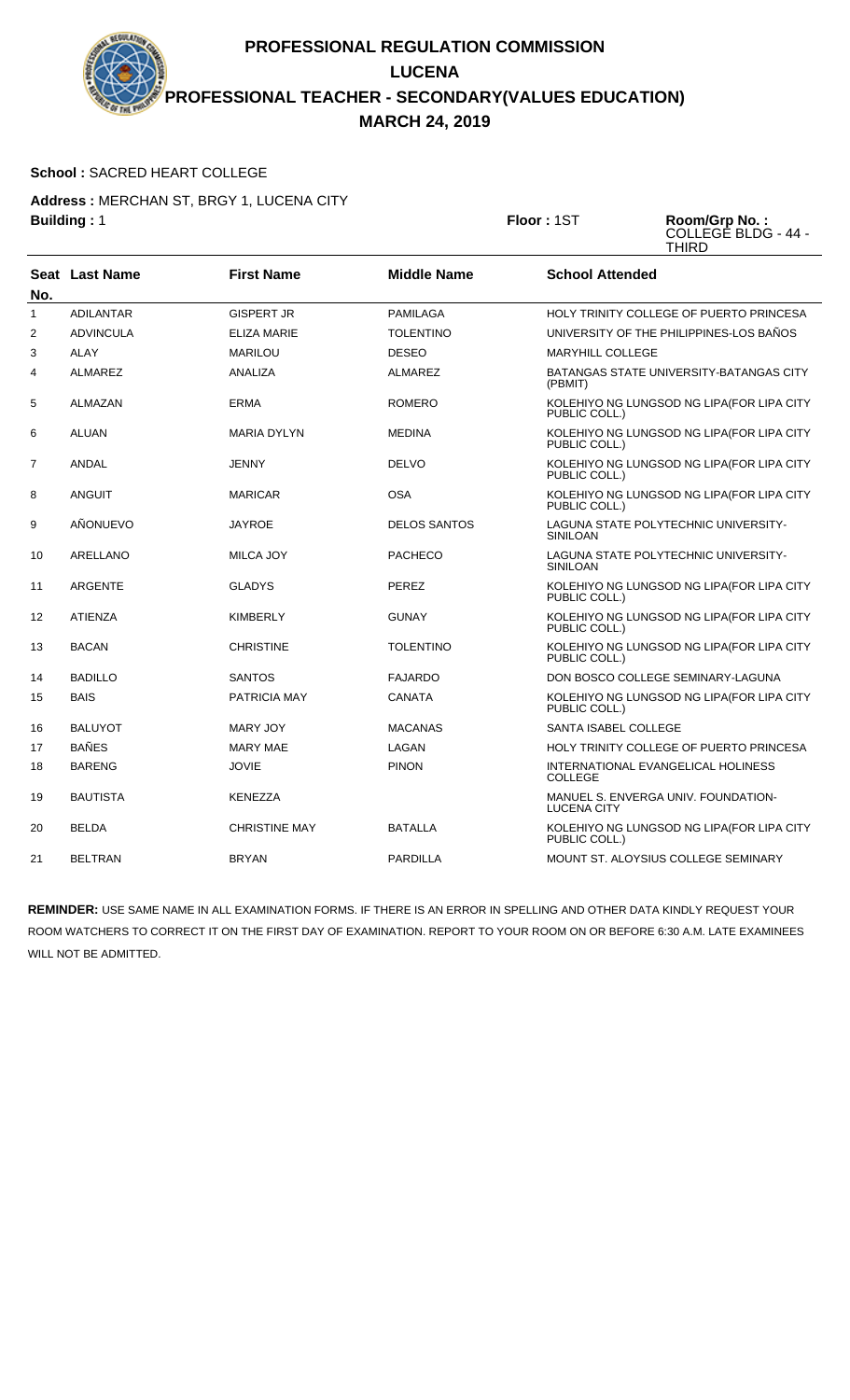| <b>PROFESSIONAL REGULATION COMMISSION</b>                  |
|------------------------------------------------------------|
| <b>LUCENA</b>                                              |
| <b>PROFESSIONAL TEACHER - SECONDARY (VALUES EDUCATION)</b> |
| <b>MARCH 24, 2019</b>                                      |

# **School :** SACRED HEART COLLEGE

**Address :** MERCHAN ST, BRGY 1, LUCENA CITY **Building :** 1 **Floor :** 1ST **Room/Grp No. :**

COLLEGE BLDG - 45 - THIRD

| No.          | Seat Last Name      | <b>First Name</b>  | <b>Middle Name</b> | <b>School Attended</b>                                     |
|--------------|---------------------|--------------------|--------------------|------------------------------------------------------------|
| $\mathbf{1}$ | <b>BUÑO</b>         | <b>JEN CAMILLE</b> | <b>SORIANO</b>     | <b>SAINT BRIDGET'S COLLEGE</b>                             |
| 2            | CAÑO                | <b>JESSELYN</b>    | <b>RAFER</b>       | CAMARINES NORTE STATE COLLEGE-DAET                         |
| 3            | <b>CASTILLO</b>     | <b>JERCY ANN</b>   | <b>MIRANDA</b>     | KOLEHIYO NG LUNGSOD NG LIPA(FOR LIPA CITY<br>PUBLIC COLL.) |
| 4            | <b>CATOR</b>        | <b>JAY ANNE</b>    | <b>CAPONPON</b>    | KOLEHIYO NG LUNGSOD NG LIPA(FOR LIPA CITY<br>PUBLIC COLL.) |
| 5            | <b>CENTENO</b>      | <b>SHELLA MAY</b>  | <b>BARINOS</b>     | DON BOSCO COLLEGE SEMINARY-LAGUNA                          |
| 6            | CORACHEA            | ANGELICA           | PUNZALAN           | UNIVERSITY OF BATANGAS                                     |
| 7            | <b>DALAUTA</b>      | <b>EMMA</b>        | <b>SERRA</b>       | BAPTIST THEOLOGICAL COLLEGE-BANILAD                        |
| 8            | <b>DELOS SANTOS</b> | <b>JERAN</b>       | <b>SAN JOSE</b>    | HOLY TRINITY COLLEGE OF PUERTO PRINCESA                    |
| 9            | <b>DERIQUITO</b>    | <b>BEN</b>         | <b>BELEN</b>       | DALUBHASAAN NG LUNGSOD NG SAN PABLO                        |
| 10           | <b>DIMACULANGAN</b> | <b>JESCIL</b>      | <b>BALOTCOPO</b>   | KOLEHIYO NG LUNGSOD NG LIPA(FOR LIPA CITY<br>PUBLIC COLL.) |
| 11           | <b>DIONG</b>        | <b>CELIA</b>       | CASIDA             | <b>MARYHILL COLLEGE</b>                                    |
| 12           | <b>EGUIA</b>        | <b>APRILLE JOY</b> | <b>MOJANA</b>      | KOLEHIYO NG LUNGSOD NG LIPA(FOR LIPA CITY<br>PUBLIC COLL.) |
| 13           | <b>ESPALTERO</b>    | <b>RODENCIO</b>    | <b>FERRAN</b>      | LAGUNA COLLEGE OF BUSINESS & ARTS                          |
| 14           | <b>FADERA</b>       | <b>JOHN</b>        | <b>MAGTIBAY</b>    | EASTERN MINDORO INSTITUTE OF TECHNOLOGY<br>& SCIENCES      |
| 15           | <b>FIDER</b>        | <b>DANIEL REI</b>  | <b>RECASIO</b>     | OBLATES OF ST JOSEPH COLLEGE SEMINARY                      |
| 16           | <b>FONTANILLA</b>   | <b>MATTHEW</b>     | <b>RIVERA</b>      | MOUNT ST. ALOYSIUS COLLEGE SEMINARY                        |
| 17           | <b>FOSANA</b>       | <b>JOSE KEMUEL</b> | <b>APOCERO</b>     | <b>ROGATIONIST SEMINARY COLLEGE -</b><br>PARAÑAQUE         |
| 18           | <b>GAJO</b>         | ANNA JOY           | <b>SOBERANO</b>    | HOLY TRINITY COLLEGE OF PUERTO PRINCESA                    |
| 19           | <b>GAMAYAO</b>      | <b>ARLENE</b>      | <b>ARIMADO</b>     | LAGUNA STATE POLYTECHNIC UNIVERSITY-<br><b>SINILOAN</b>    |
| 20           | <b>GARAB</b>        | <b>CHATHERENE</b>  | <b>MENDOZA</b>     | DON BOSCO COLLEGE SEMINARY-LAGUNA                          |
| 21           | <b>GLORIOSO</b>     | <b>MARICON</b>     | <b>BALONZO</b>     | <b>MARYHILL COLLEGE</b>                                    |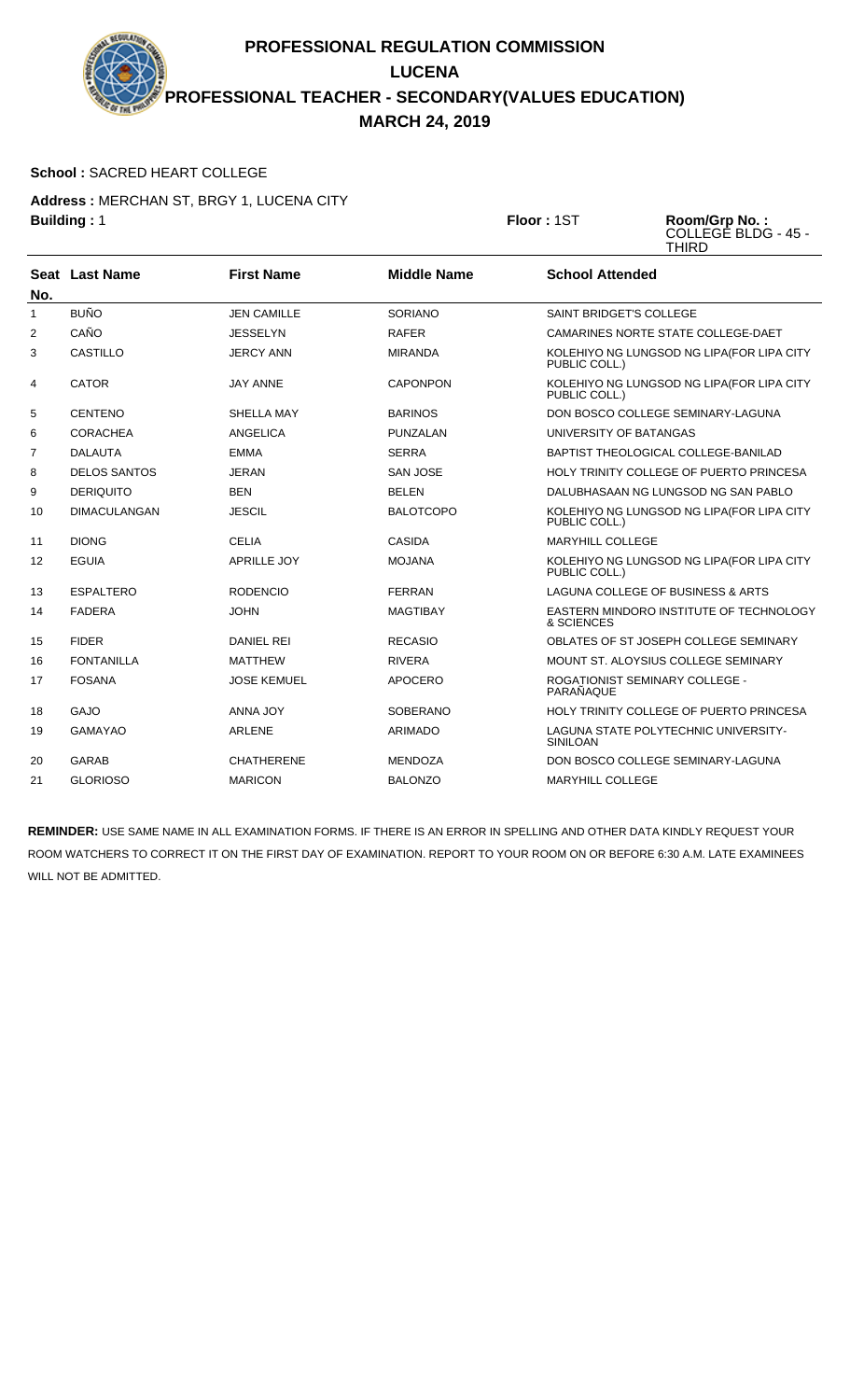## **School :** SACRED HEART COLLEGE

**Address :** MERCHAN ST, BRGY 1, LUCENA CITY **Building :** 1 **Floor :** 1ST **Room/Grp No. :**

COLLEGE BLDG - 46 - THIRD

| No.          | Seat Last Name     | <b>First Name</b>   | <b>Middle Name</b> | <b>School Attended</b>                                       |
|--------------|--------------------|---------------------|--------------------|--------------------------------------------------------------|
| $\mathbf{1}$ | <b>GRANZORE</b>    | <b>CLAIRE</b>       | <b>UMALI</b>       | KOLEHIYO NG LUNGSOD NG LIPA(FOR LIPA CITY<br>PUBLIC COLL.)   |
| 2            | <b>GUATNO</b>      | <b>MARITEL</b>      | <b>FRANDO</b>      | KOLEHIYO NG LUNGSOD NG LIPA(FOR LIPA CITY<br>PUBLIC COLL.)   |
| 3            | <b>GUERRA</b>      | <b>RUBI</b>         | <b>DIMAYACYAC</b>  | DIVINE WORD COLLEGE OF CALAPAN                               |
| 4            | <b>HERNANDEZ</b>   | <b>MARIANNE JOY</b> | <b>DE SILVA</b>    | KOLEHIYO NG LUNGSOD NG LIPA(FOR LIPA CITY<br>PUBLIC COLL.)   |
| 5            | <b>ICARO</b>       | <b>JHON JOSEPH</b>  | <b>DORADO</b>      | KOLEHIYO NG LUNGSOD NG LIPA(FOR LIPA CITY<br>PUBLIC COLL.)   |
| 6            | <b>ILAG</b>        | <b>ANTHONY JAY</b>  |                    | KOLEHIYO NG LUNGSOD NG LIPA(FOR LIPA CITY<br>PUBLIC COLL.)   |
| 7            | <b>ILAGAN</b>      | <b>KEVIN ERIC</b>   | <b>ALCANTARA</b>   | KOLEHIYO NG LUNGSOD NG LIPA(FOR LIPA CITY<br>PUBLIC COLL.)   |
| 8            | <b>JAVIER</b>      | <b>SHERYL</b>       | <b>DRIZ</b>        | KOLEHIYO NG LUNGSOD NG LIPA(FOR LIPA CITY<br>PUBLIC COLL.)   |
| 9            | <b>KATIGBAK</b>    | <b>LIZA</b>         | <b>RECIO</b>       | KOLEHIYO NG LUNGSOD NG LIPA(FOR LIPA CITY<br>PUBLIC COLL.)   |
| 10           | LATINA             | ANDREA BIANCA       | RAMOS              | KOLEHIYO NG LUNGSOD NG LIPA(FOR LIPA CITY<br>PUBLIC COLL.)   |
| 11           | <b>LUCERO</b>      | <b>JAYRIE MAY</b>   | <b>CASTILLO</b>    | KOLEHIYO NG LUNGSOD NG LIPA(FOR LIPA CITY<br>PUBLIC COLL.)   |
| 12           | LUMBERA            | <b>CRISLYN</b>      | <b>FERRY</b>       | KOLEHIYO NG LUNGSOD NG LIPA(FOR LIPA CITY<br>PUBLIC COLL.)   |
| 13           | <b>MACALINTAL</b>  | <b>OLIVER</b>       | <b>BULAKLAK</b>    | OBLATES OF ST JOSEPH COLLEGE SEMINARY                        |
| 14           | <b>MACINAS</b>     | <b>ELIGEN</b>       | <b>CEGALAT</b>     | KOLEHIYO NG LUNGSOD NG LIPA(FOR LIPA CITY<br>PUBLIC COLL.)   |
| 15           | <b>MADRIGALLOS</b> | <b>JOHN KERBY</b>   | <b>LA ROSA</b>     | KOLEHIYO NG LUNGSOD NG LIPA(FOR LIPA CITY<br>PUBLIC COLL.)   |
| 16           | <b>MAGDALENA</b>   | CARLOS              | <b>PEPITO</b>      | EVANGELICAL THEOLOGICAL COLLEGE OF THE<br><b>PHILIPPINES</b> |
| 17           | <b>MAGNO</b>       | SHIELA MAY          | <b>ABELILLA</b>    | INTERNATIONAL EVANGELICAL HOLINESS<br><b>COLLEGE</b>         |
| 18           | <b>MAGOS</b>       | <b>JUDY BETH</b>    | <b>VERGARA</b>     | KOLEHIYO NG LUNGSOD NG LIPA(FOR LIPA CITY<br>PUBLIC COLL.)   |
| 19           | MALABANAN          | <b>WENDELL</b>      | DE GUZMAN          | DON BOSCO COLLEGE SEMINARY-LAGUNA                            |
| 20           | <b>MANALO</b>      | DAVID JONATHAN      | FERNANDEZ          | SAINT ANTHONY MARY CLARET COLLEGE                            |
| 21           | <b>MANDOCDOC</b>   | <b>RHAZEL</b>       | <b>MACALADLAD</b>  | LAGUNA STATE POLYTECHNIC UNIVERSITY-<br><b>SINILOAN</b>      |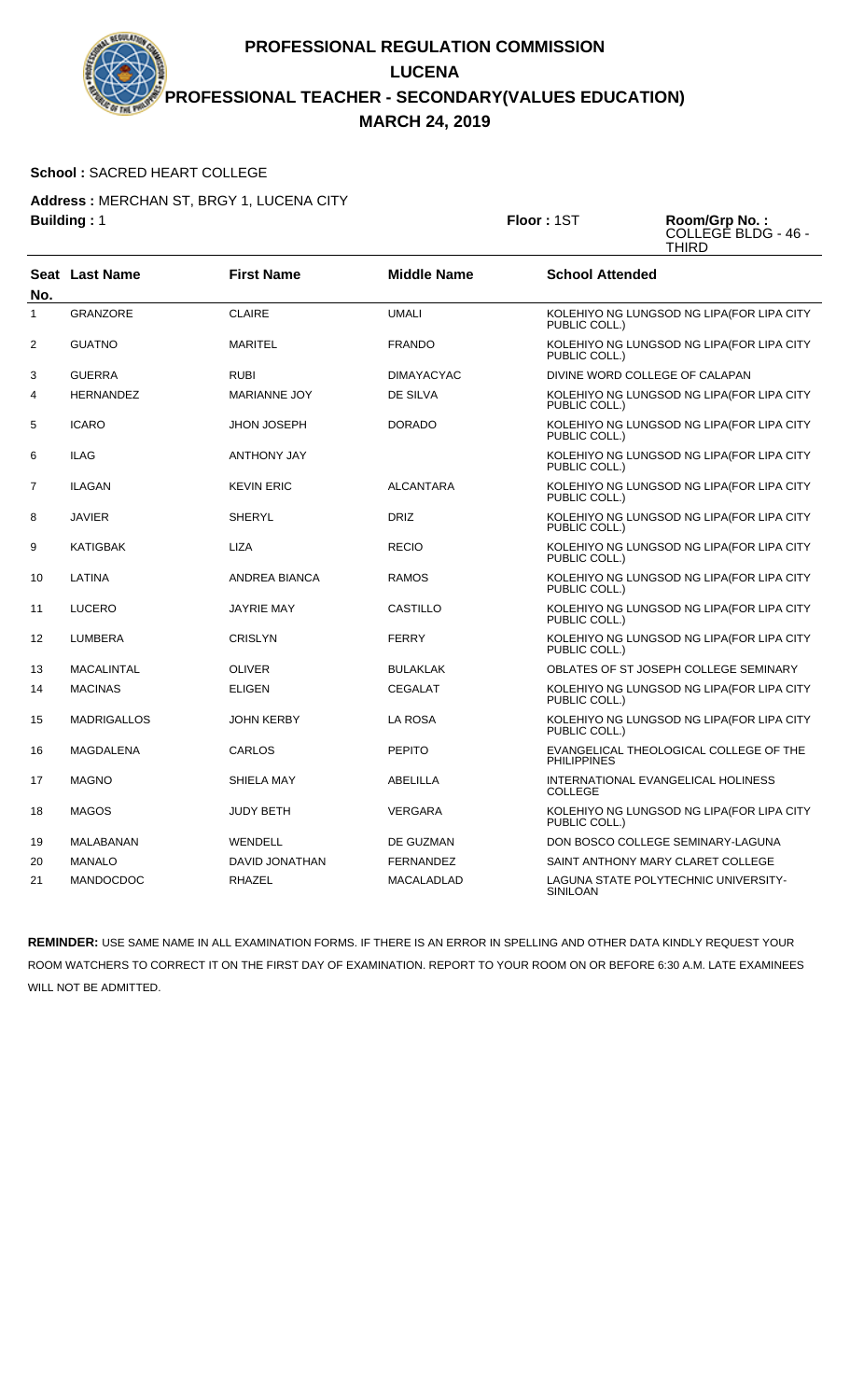## **School :** SACRED HEART COLLEGE

**Address :** MERCHAN ST, BRGY 1, LUCENA CITY **Building : 1** 

| Floor: 1ST | Room/Grp No.:       |
|------------|---------------------|
|            | COLLEGE BLDG - 47 - |
|            | <b>THIRD</b>        |

| No. | Seat Last Name     | <b>First Name</b>       | <b>Middle Name</b> | <b>School Attended</b>                                      |
|-----|--------------------|-------------------------|--------------------|-------------------------------------------------------------|
| 1   | <b>MANGUIAT</b>    | <b>NICA NICOLE</b>      | DE VILLA           | KOLEHIYO NG LUNGSOD NG LIPA(FOR LIPA CITY<br>PUBLIC COLL.)  |
| 2   | <b>MANIPOL</b>     | <b>EHRON</b>            | <b>JOCSON</b>      | KOLEHIYO NG LUNGSOD NG LIPA(FOR LIPA CITY<br>PUBLIC COLL.)  |
| 3   | <b>MARASIGAN</b>   | <b>FILIPINA</b>         | <b>GUTIERREZ</b>   | KOLEHIYO NG LUNGSOD NG LIPA(FOR LIPA CITY<br>PUBLIC COLL.)  |
| 4   | <b>MARQUEZ</b>     | <b>ALDREN</b>           | <b>ADORNA</b>      | <b>MARYHILL COLLEGE</b>                                     |
| 5   | <b>MARQUEZ</b>     | <b>APRIL</b>            | DE GALA            | KOLEHIYO NG LUNGSOD NG LIPA (FOR LIPA CITY<br>PUBLIC COLL.) |
| 6   | <b>MATANGUIHAN</b> | <b>RONABEL</b>          | PAGKALIWANGAN      | KOLEHIYO NG LUNGSOD NG LIPA(FOR LIPA CITY<br>PUBLIC COLL.)  |
| 7   | <b>MENDEZ</b>      | <b>MARIA VERONICA</b>   | <b>DAMASINO</b>    | SAINT RITA'S COLLEGE-MANILA                                 |
| 8   | <b>MONASTRIAL</b>  | <b>JERWIN</b>           | <b>SARMIENTO</b>   | KOLEHIYO NG LUNGSOD NG LIPA(FOR LIPA CITY<br>PUBLIC COLL.)  |
| 9   | <b>MONTESER</b>    | <b>GLENDA</b>           | CAMAGONG           | UNIVERSITY OF RIZAL SYSTEM-ANGONO                           |
| 10  | <b>NAVARRO</b>     | <b>GREGORIO GARRICK</b> | <b>UMALI</b>       | <b>ST. FRANCIS DE SALES</b>                                 |
| 11  | <b>OANDASAN</b>    | <b>JAESON JINN</b>      | <b>TAN</b>         | OBLATES OF ST JOSEPH COLLEGE SEMINARY                       |
| 12  | <b>PADILLA</b>     | <b>LEO</b>              | <b>LUNA</b>        | KOLEHIYO NG LUNGSOD NG LIPA(FOR LIPA CITY<br>PUBLIC COLL.)  |
| 13  | PEREÑA             | <b>KAYLEN KAYTE</b>     | <b>BLAZA</b>       | LAGUNA STATE POLYTECHNIC UNIVERSITY-<br><b>SINILOAN</b>     |
| 14  | <b>PINACHING</b>   | <b>VINCENT</b>          | <b>FOYAGAN</b>     | <b>SAN CARLOS SEMINARY-MAKATI CITY</b>                      |
| 15  | <b>PLATA</b>       | <b>CAMILLE</b>          | PEVIDAL            | <b>MARYHILL COLLEGE</b>                                     |
| 16  | <b>PORTILLANO</b>  | PORTIA MILES            | <b>LOZA</b>        | <b>MARYHILL COLLEGE</b>                                     |
| 17  | <b>PORTUGAL</b>    | <b>CARLA MAE</b>        | <b>MACULANGAN</b>  | INTERNATIONAL CHRISTIAN COLLEGE OF MANILA                   |